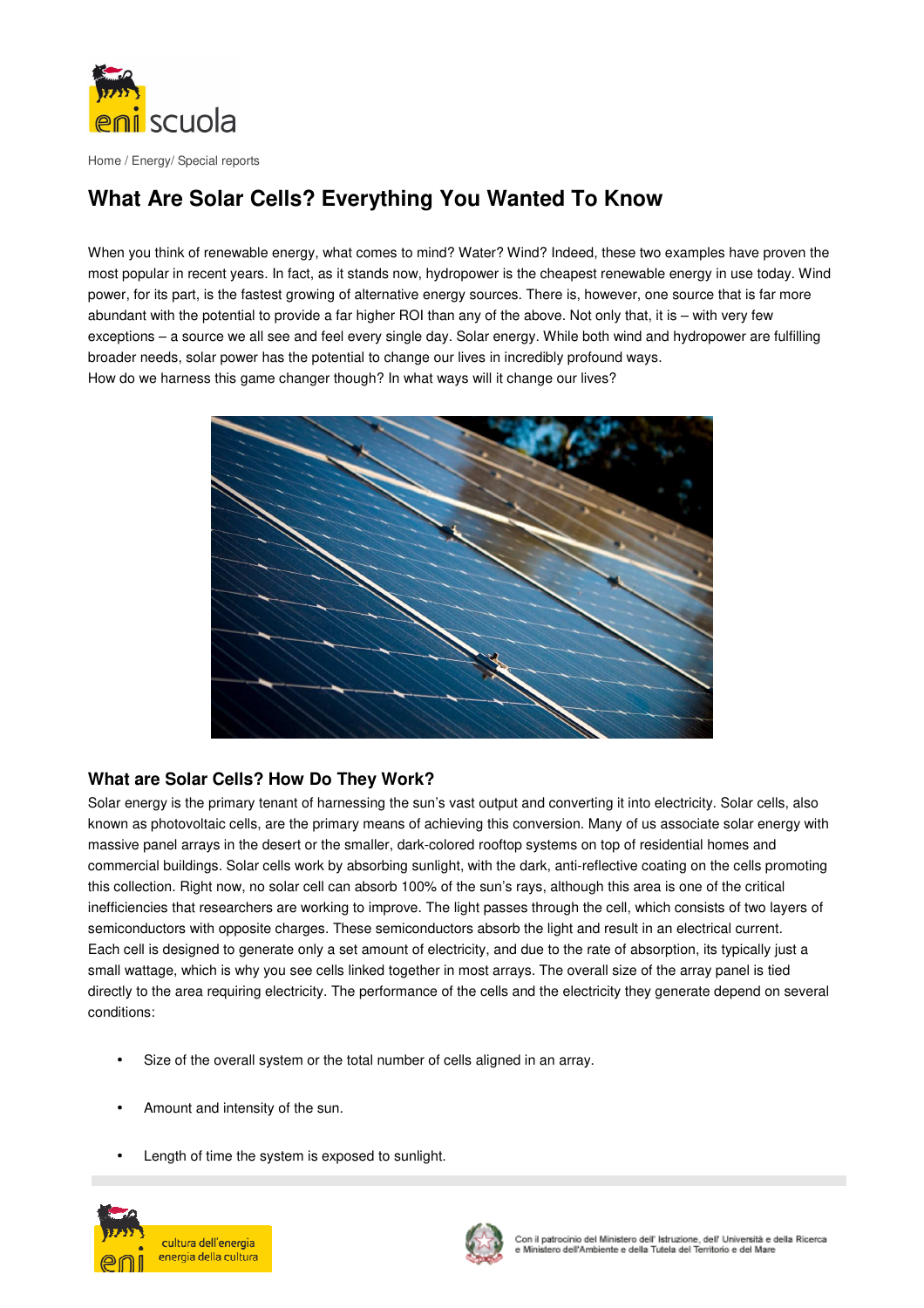

- Any obstructions between the sun and the solar panels clouds or any dirt or dust on a given cell.
- As one would expect, the longer a solar cell is exposed to intense, direct sunlight the more electricity it will generate.

# **Solar Power Vs. Other Renewables**

What set's solar power apart from wind or hydro is its versatility and application in both large and small-scale projects. For instance, hydropower certainly makes sense when looking to power a grid, but its limited by local resources and is a non-starter when mobile power is necessary. Similarly, wind power also requires areas where the wind is a consistent presence. An additional drawback includes the divide often created from the aesthetics of the towering turbines that dot the landscape.



Solar power, however, offers a much broader range of uses. For one, the resource – the sun – is available everywhere except for the most remote locations on earth. It's also the least intrusive. Hydropower often requires the alteration to a water source, and we've already mentioned the huge turbines necessary to harness the wind. Solar cells, however, can be added to existing structures or more easily integrated into materials as an independent power source. Perhaps the most significant advantage is how mobile solar cells may ultimately be. Consider driving a car with all or at least a portion of the electronics powered by the sun. Or imagine camping and heating your tent through cells that are stitched into the fabric or charging a mobile device by plugging into the same tent. You could even charge your smartphone by merely plugging it into a jacket sewn with solar cells.

## **Recent Innovations**

As the cost and innovation of solar cells become cheaper and more available, the following applications will only become more popular.

### **Transparent Solar Cells**

As the name suggests, this advanced form of solar cell is transparent, although they are not as wholly clear as you might expect. Truly transparent photovoltaic cells are not possible, as light would pass straight through. However, by using a



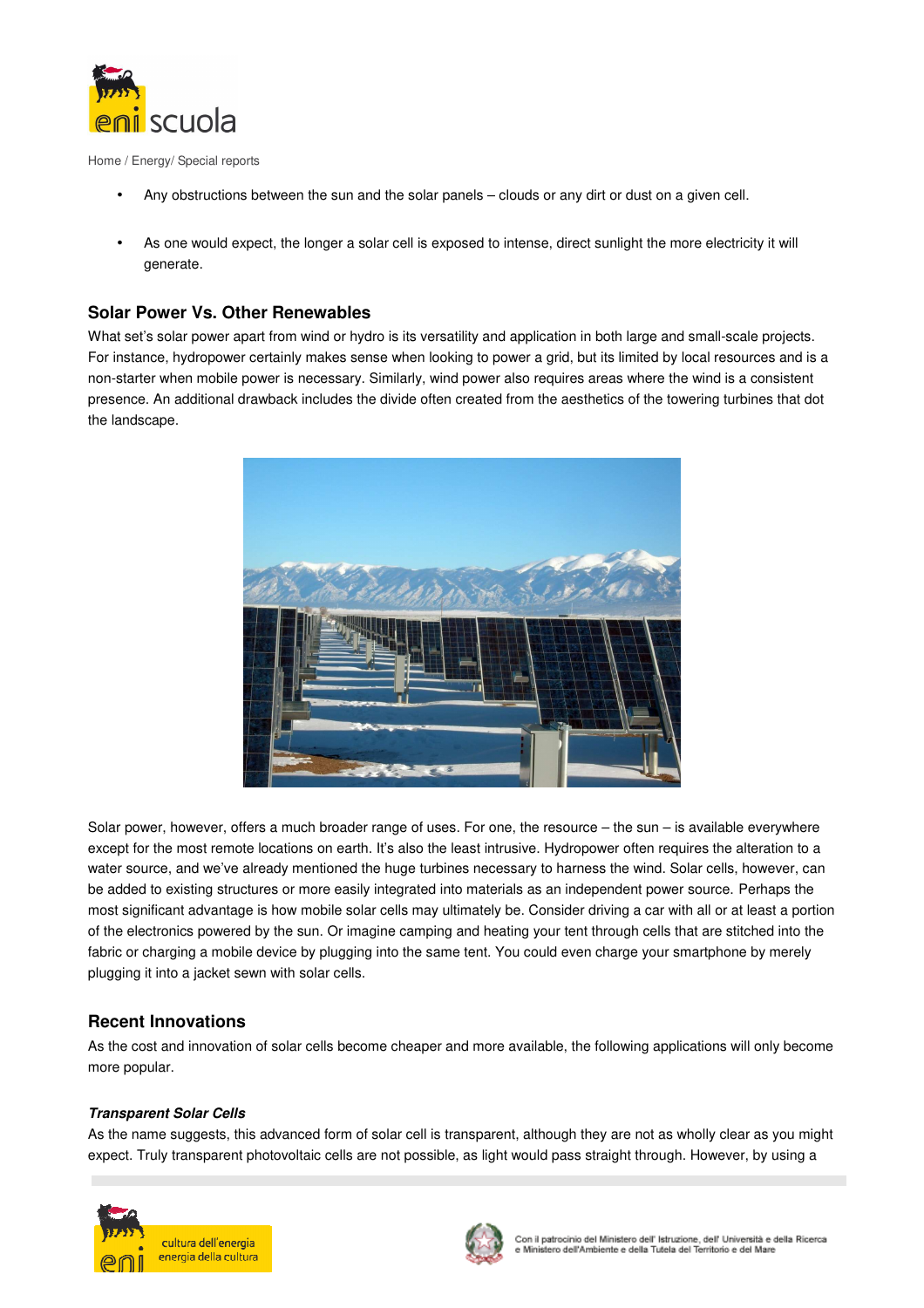

design that incorporates organic salts that absorb UV and infrared light, researchers were able to achieve the capture necessary to convert the rays into energy. While the use of energy generating transparent surfaces immediately conjures up large glass-encased towers or homes with floor to ceiling windows, the more practical utilization is much smaller. Imagine the screen of a tablet or smartphone with this type of solar cell. Or even the windshield of an automobile. The transparent method of solar collection is far more attractive than the typical dark-colored panels most are accustomed to, which opens up a far wider range of uses.

#### **Organic Solar Cells**

The development of solar panels has long utilized silicon in their production, thanks to it being the most efficient material in transforming the sun's rays into energy. On average, silicon photovoltaics convert approximately 19% of the sunlight they receive. One silicon-based solar cell even achieved 27% conversion efficiency. Long an inefficient capture method, organic cells – those made from plastics and carbon – are catching up. Previously, carbon-based cells failed to come anywhere close to the efficiency of silicon. Now though, they are matching silicon with rates between 15% and 25%. Because the materials that make up the organic-based cells are flexible, lightweight, and easily manipulated they possess a multitude of applications. They can be used in less rigid structures or integrated into clothes and accessories as wearable tech or in areas that call for semi-transparent materials such as windows.



#### **Biogenic**

Not to be outdone by cells made of organic compounds, researchers have also had breakthroughs with solar cells made of living organisms. The genetically engineered cells stand out due to their ability to generate energy even in the event of reduced or low exposure to sunlight. Though this level of solar cell technology remains in its infancy, it could provide a huge step forward in boosting existing methods. Not aimed at replacing anything currently in use, the biogenic cells would work as a complement to existing cells helping to increase wattages in an area that receives smaller amounts of sunlight.

#### **Flexible and Ultrathin**

For many years, solar energy was synonymous with large, dark-colored panels that produce a blinding reflection in the midday sun. Recent advancements, however, are shrinking the size and expanding the uses of solar cell technology.

How small? MIT researchers have produced cells light enough and thin enough to rest atop a soap bubble without it bursting. At that size, it's not hard to imagine the cells being sewn into clothing, integrated into the surface of a tablet or smartphone, or manufactured as part of an automobile's skin.

In addition to those smaller uses, the innovation could prove viable for large structures as well. Instead of large rooftop